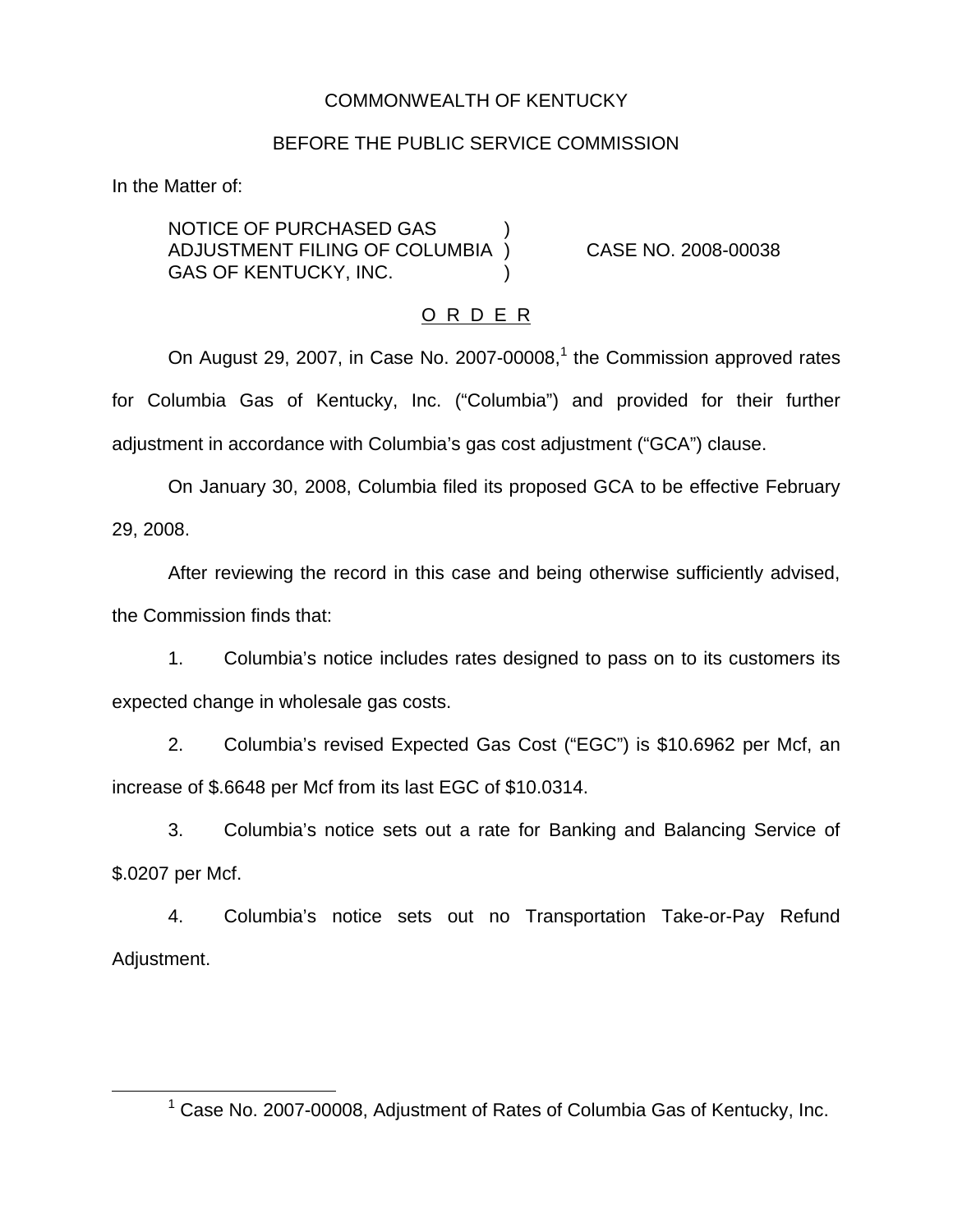5. Columbia's notice sets out a current quarter supplier Refund Adjustment ("RA") of (\$.0053) per Mcf. Columbia's notice sets out a total RA of (\$.0118) per Mcf, which is a decrease of (\$.0053) per Mcf from the prior RA.

6. Columbia's notice sets out an annual Actual Cost Adjustment of \$.5382 per Mcf, which is no change from the previous rate.

7. Columbia's notice sets out a Balancing Adjustment of (\$.5824) per Mcf, which is a decrease of \$.6035 per Mcf from the previous rate.

8. Columbia's notice sets out a Special Agency Service refund adjustment of (\$.0002) per Mcf, which is no change from the previous rate.

9. Columbia's notice sets out a Gas Cost Incentive Adjustment of \$.0273 per Mcf, which is an increase of \$.0222 per Mcf from the previous rate.

10. Columbia's approved Gas Cost Recovery rate ("GCR") is \$10.6673 per Mcf, which is \$.0782 per Mcf more than its previous GCR of \$10.5891.

11. The rates in the Appendix to this Order are fair, just, and reasonable, and should be approved for billing with the final meter readings of the first billing cycle of March 2008, beginning on February 29, 2008.

IT IS THEREFORE ORDERED that:

1. The rates in the Appendix to this Order are approved for billing with the final meter readings beginning on February 29, 2008.

2. Within 20 days of the date of this Order, Columbia shall file with this Commission its revised tariffs setting out the rates authorized herein.

-2- Case No. 2008-00038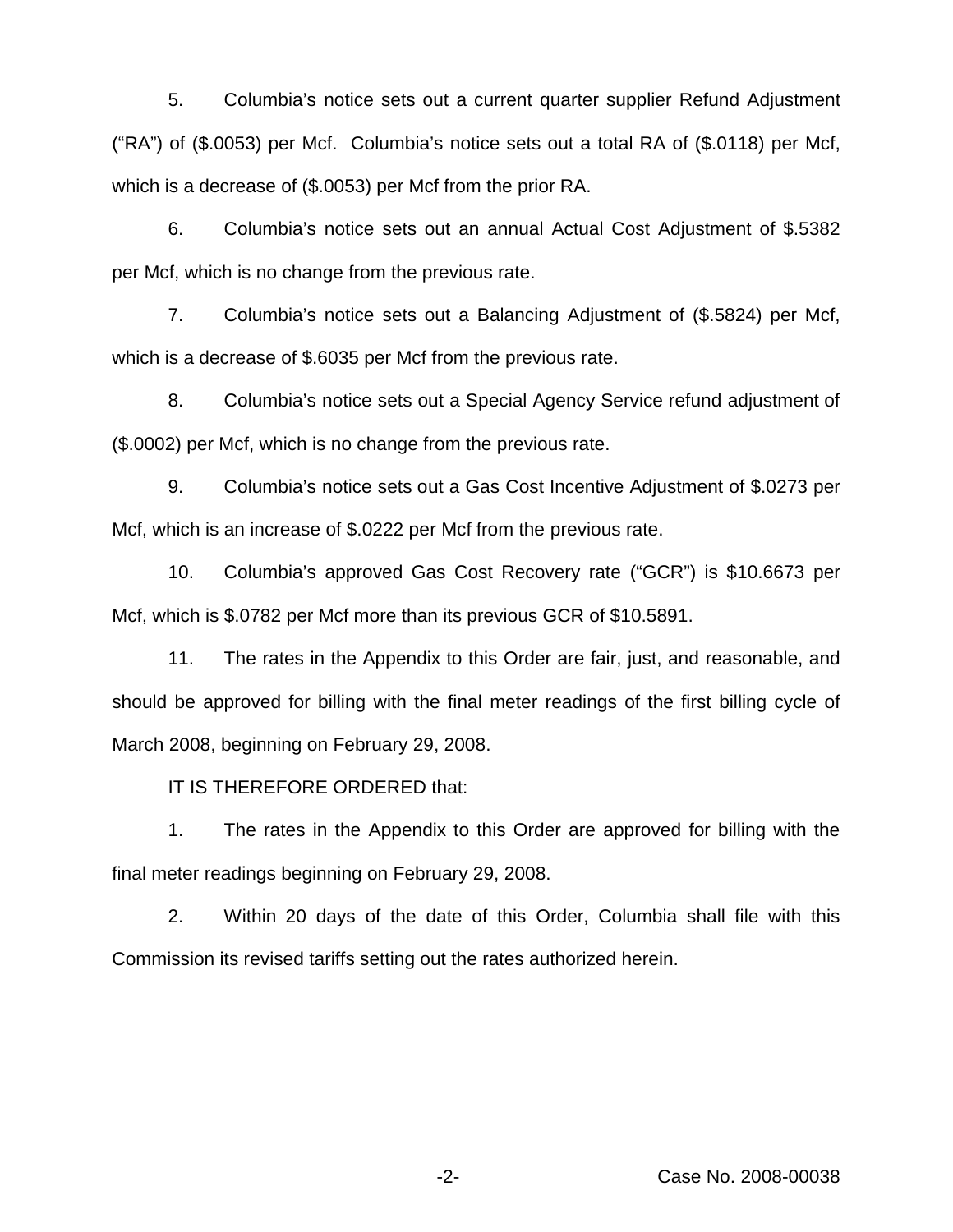Done at Frankfort, Kentucky, this 26<sup>th</sup> day of February, 2008.

By the Commission

ATTEST:

**Executive Director**